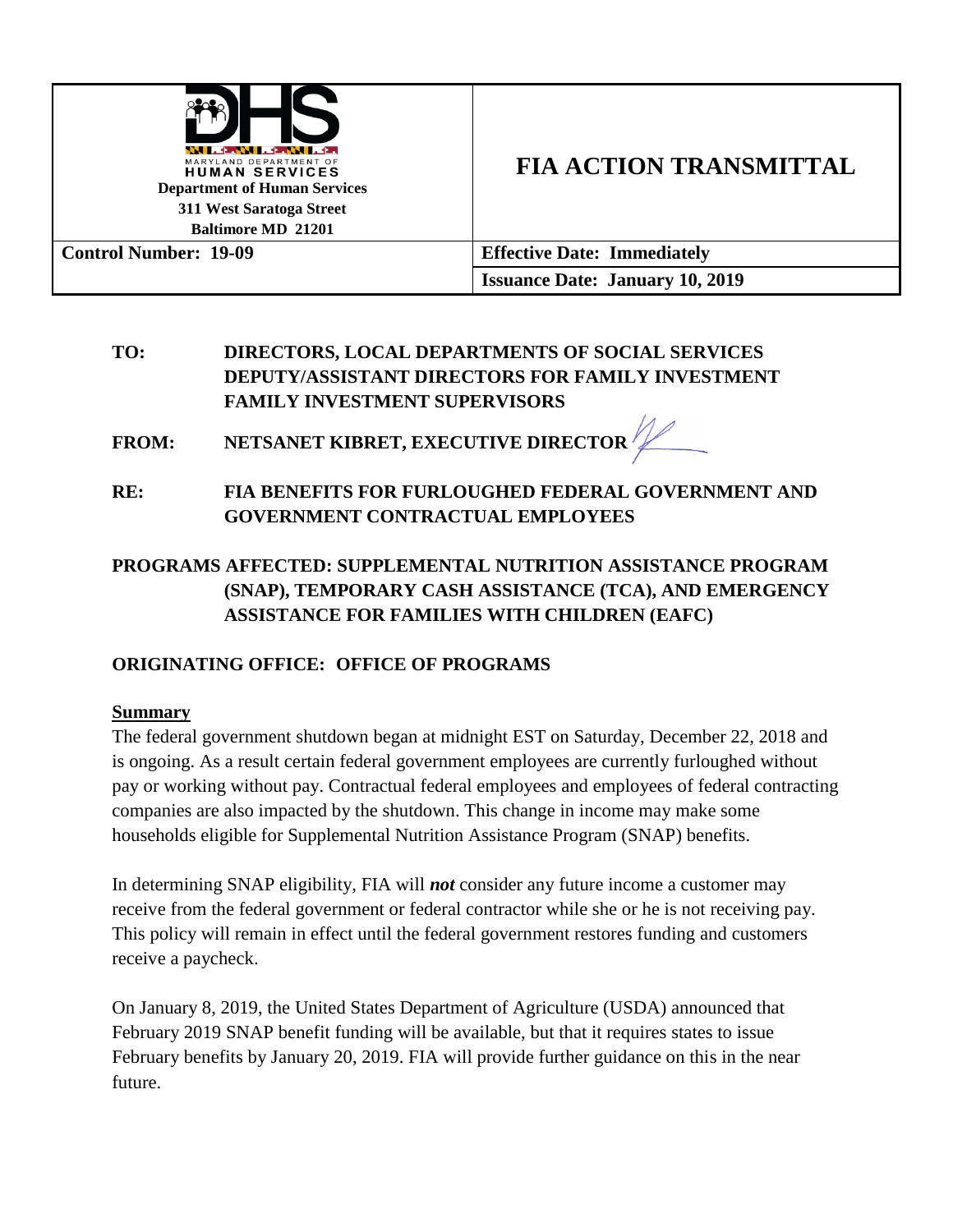## **Action Required**

### **RE: SNAP**

A case manager must follow current procedures when processing an application for a furloughed federal government employee. This includes complying with ABAWD and FSET requirements.

If the customer would otherwise be in compliance with ABAWD requirements were it not for the federal government shutdown, the case manager must narrate that good cause is being granted pursuant to FSP Manual section 106.9.

If the customer would otherwise be in compliance with FSET requirements were it not for the federal government shutdown, the case manager must narrate that the customer has a job related exemption pursuant to FSP Manual section 130.6. Additionally, verification that a customer has applied for and is awaiting a decision for unemployment insurance can also be used to exempt a customer from FSET requirements pursuant FSP Manual section 130.F

Customers impacted by the federal shutdown will likely be unable to provide verification of their current furlough status or verification that they will receive no pay until further notice. Additionally, some federal employees may be identified as essential employees, and are therefore working without pay.

The case manager must request the date and amount of any earnings the customer received in the month of application and will receive in the future as a result of time worked prior to the government shutdown. These gross earnings must be verified according to SNAP policy. All gross earnings must be entered into CARES.

As it pertains to ongoing income, the case manager must have the customer complete and sign the DHS/FIA 248 form. The form is attached to this Action Transmittal. Each furloughed household must complete and sign his or her own form; each form must be uploaded into ECMS and noted in CARES narration.

Beginning with the first month in which the customer states he or she will receive no income as a result of the furlough, the furloughed income should be removed from CARES and not counted toward the household's income.

In addition to narration typically required on a SNAP case, the case manager must also narrate the customer's pay status and all actions taken by the case manager to verify/document earnings and employment status.

Note: The above actions apply only to federal employees and federal contractors not currently receiving earned income as a result of the shutdown.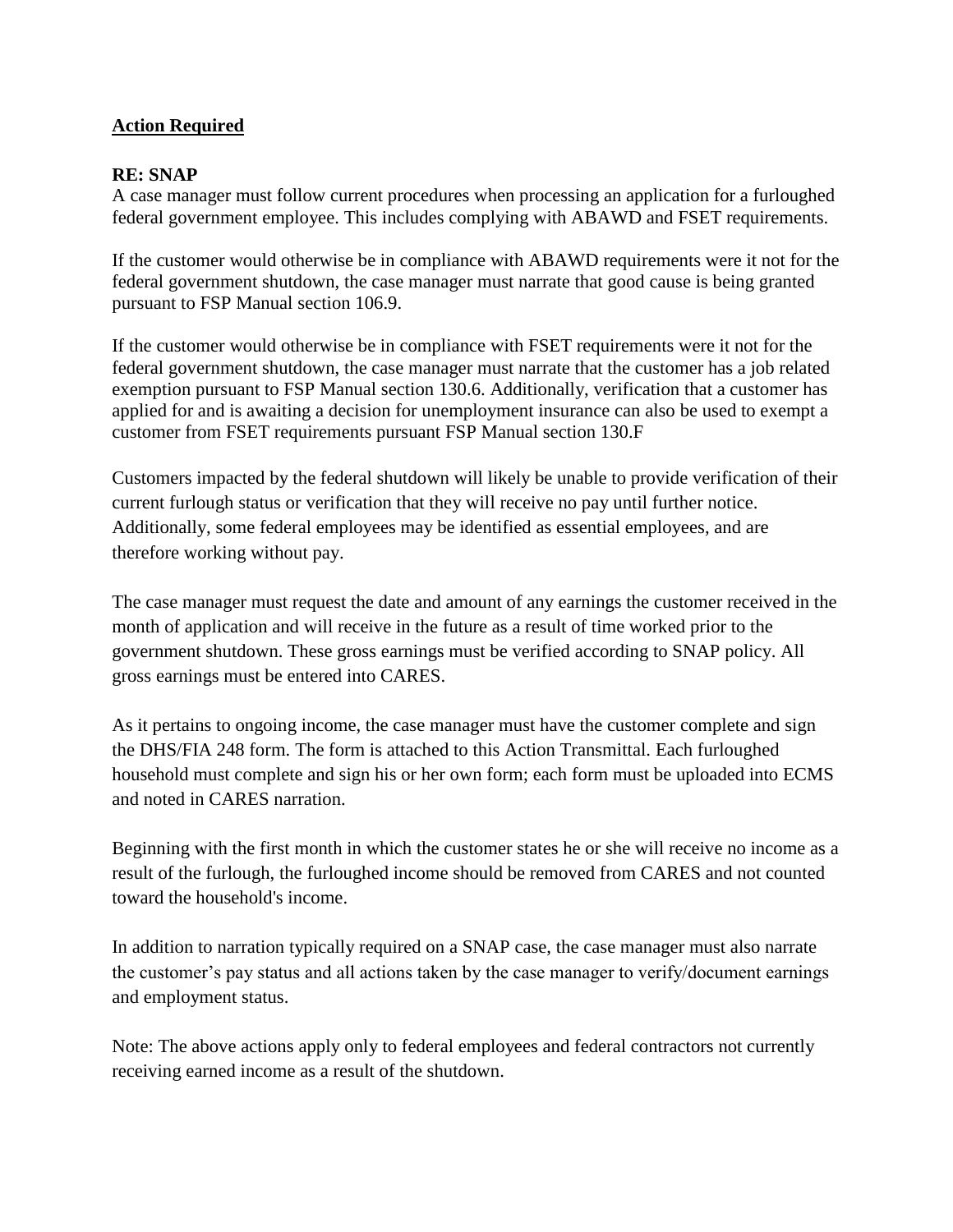## **RE: TCA**

Case managers must follow current policy and procedure when processing a TCA case for this population. This includes cooperating with the Child Support Administration, being screened for substance use, and applying for unemployment insurance benefits. If the customer has not already applied for unemployment insurance benefits, refer him or her to the state unemployment office in which his or her job is located. For example, if the customer works in the District of Columbia, the customer should be referred to the District of Columbia's Department of Employment Services. If the customer works in Maryland, the customer should be referred to Maryland's Department of Labor, Licensing and Regulation's Division of Unemployment Insurance.

The above verification guidelines can be used for the purpose of establishing TCA eligibility.

In regards to good cause from TCA work requirements, the local departments of social services may grant good cause from work requirements pursuant to COMAR 07.03.03.07-1(I)(8). Remember to include CARES narration justifying the reason for granting good cause.

### **RE: EAFC**

Each local department of social services should follow its individual standard operating procedure for EAFC.

### **Payment Accuracy**

The probability of overpayment for this specific population is high. The customers may fail to notify their local departments when they resume receiving pay. Therefore case managers must remind customers of the importance of reporting all changes, and, in particular, changes in income. Case managers must ensure that action is taken timely on all reported changes.

#### **Attachment**

DHS/FIA 248 form: "Customer Affidavit Regarding Employment Verification: Federal Government Shutdown"

#### **Inquiries**

For policy-related questions, please complete the [FIA Policy Information Request Form](http://kb.dhs.maryland.gov/family-investment-administration/contact-us-with-your-fia-program-eligibility-policy-question/) found on Knowledge Base as shown in the screenshot below.